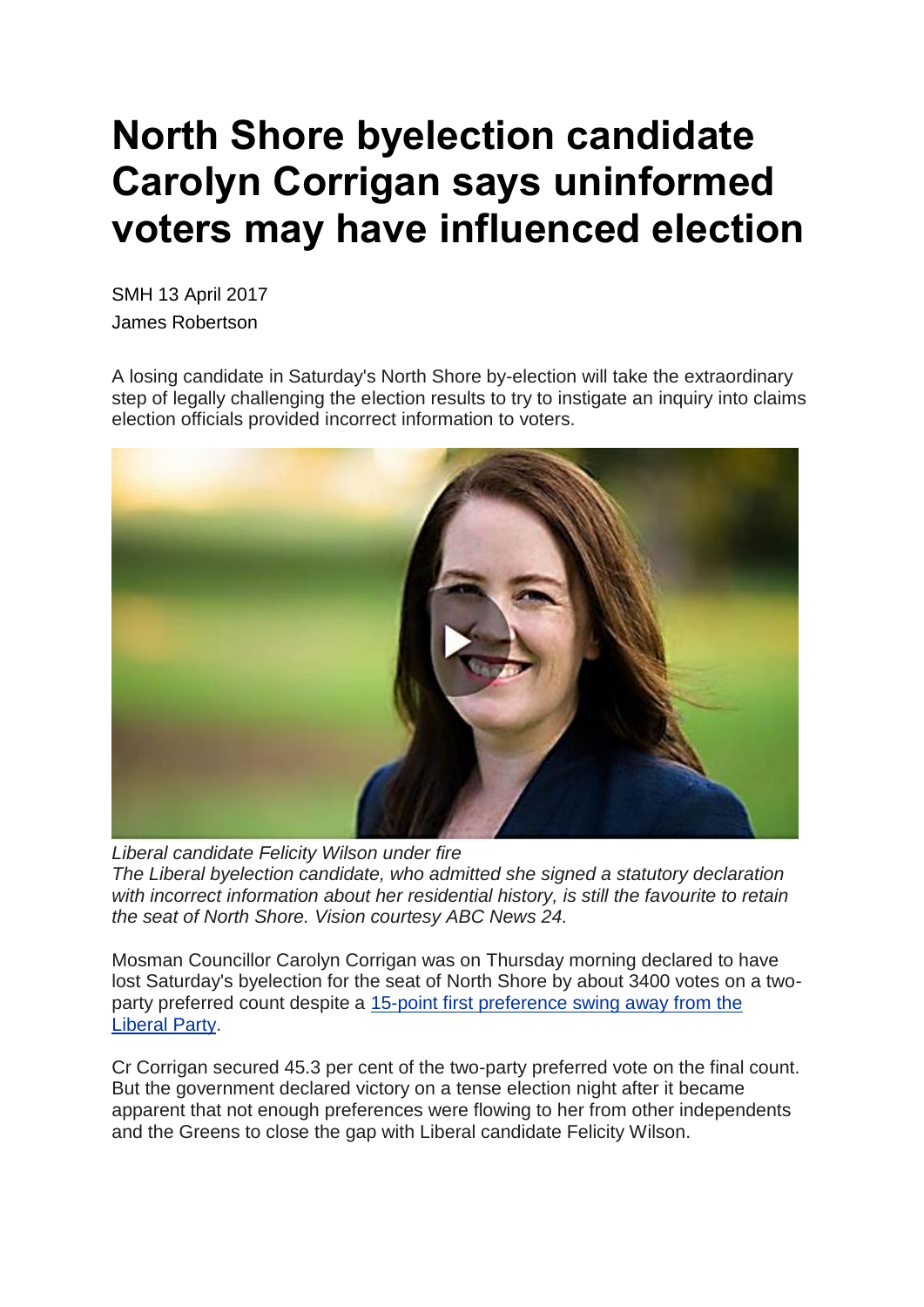In an extraordinary eleventh-hour appeal Cr Corrigan formally asked the Commission to suspend its announcement of results pending an inquiry in a letter sent late on Wednesday.



*"There's so many aspects of concern": Carolyn Corrigan. Photo: Edwina Pickles*

Cr Corrigan said voters were confused about how preferences flowed under NSW's electoral system and that officials may have provided advice that was "incorrect, misleading, incomplete, inappropriate, unsolicited and gratuitous".

The Electoral Commission denied it provided incorrect advice and said it has no power to suspend the announcement of results, which Cr Corrigan said would lead her to file a challenge in the Court of Disputed Returns.

"I feel that I have no choice but to do so," Cr Corrigan said. "There's so many aspects of concern".

The Corrigan campaign says it has been contacted by 20 people who allege they were told to "just vote one in any box" by officials stationed at polling booths.

Cr Corrigan said an official voting guide printed by the Commission ahead of the byelection did not provide information about NSW's optional preferential voting system.

A spokesman for the Commission said it had received four complaints about the byelection, an amount it did not consider unusual for an election of this size.

NSW elections are conducted under a system of optional preferential voting and there is no ballot option which allows voters to mark support for one candidate and have preferences automatically allocated by parties, as used to happen in federal Senate elections.

The Commission has denied it provided incorrect advice.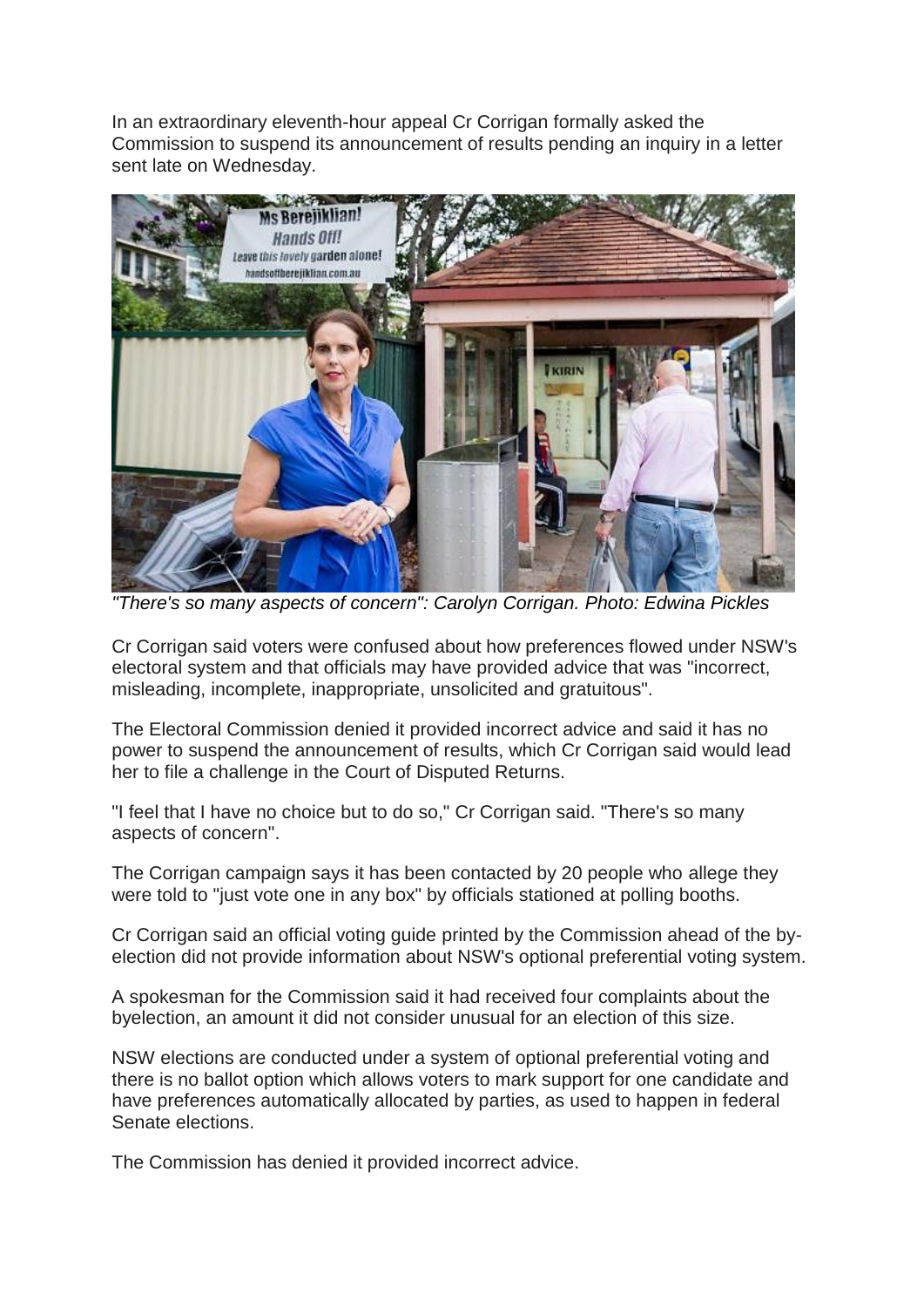

*Felicity Wilson, candidate for the byelection for the seat of North Shore with Premier Gladys Berejiklian. Photo: Andrew Darby*

A spokesman said: "It should be noted that [law] requires that each ballot paper issued for a Legislative Assembly election must contain the following voting instructions:

"Write the number 1 in the square next to the candidate of your choice. You can show more choices, if you want to, by writing numbers in the other squares, starting with the number 2."

The Electoral Commission said it routinely conducts post-election reviews and feedback from complaints would be accounted for.

The Liberal Party declined to comment.

Cr Corrigan said the campaign had exposed considerable confusion in the electorate about preferential voting and questions about information provided by the Commission, which she hoped to remedy with the suit, even if the outcome of the election were unchanged.

In a final count published by the Commission on Thursday, Liberal candidate Felicity Wilson was declared to have won North Shore by 54.7 to 45.3 on a two party preferred basis, down from about 71 per cent to 29 per cent the 2015 state election.

The government also retained former Premier Mike Baird's seat of Manly with James Griffin claiming 60.5 per cent of the two party preferred vote and resisting a swing of about 14 percentage points against the party.

In Gosford, Labor's candidate Liesl Tesch extended the party's hold on what had been a highly marginal seat by about 12 percentage points to claim 62.5 per cent of the two party preferred vote.